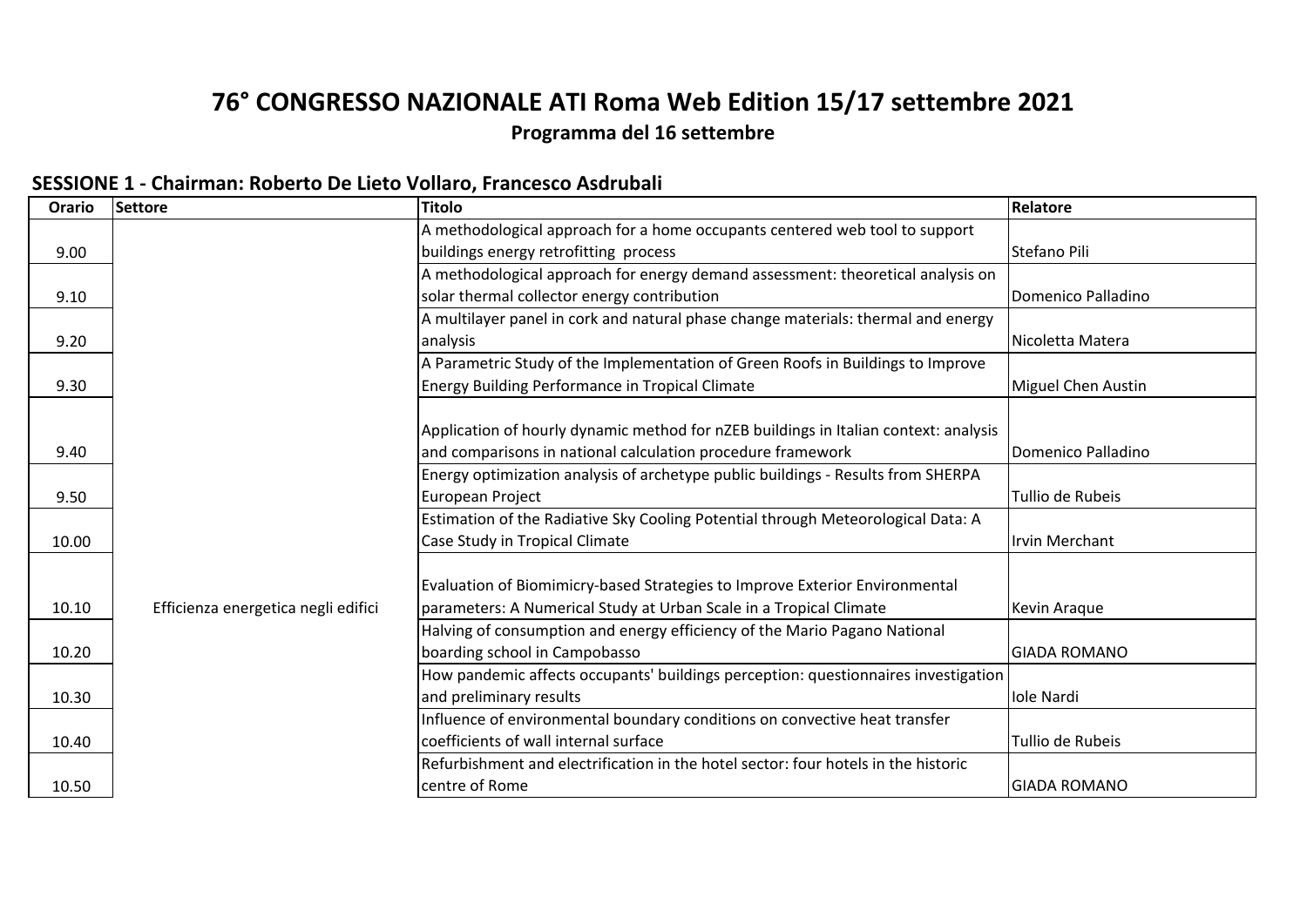|       | THE CHOICE OF APPROPRIATE GENERATOR SYSTEMS TO ENHANCE THE RENEWABLE I                |                       |
|-------|---------------------------------------------------------------------------------------|-----------------------|
|       | <b>ENERGY SHARE IN BUILDINGS. A COMPARISON BETWEEN PV-ASSISTED HEAT PUMPS</b>         |                       |
| 11.00 | <b>AND BIOMASS BOILERS.</b>                                                           | <b>IRoberto Bruno</b> |
|       | Thermal enhancement of windows performance by means of innovative                     |                       |
| 11.10 | technologies.                                                                         | IAlessandro Cannavale |
|       | Tool for supporting local energy strategies: forecasting energy plans with Artificial |                       |
| 11.20 | Neural Network in Umbria Region                                                       | Domenico Palladino    |
|       | Towards Zero Energy Districts developments based on Bioclimatic strategies: A         |                       |
| 11.30 | Numerical Study in a Developing Country                                               | Lissette De León      |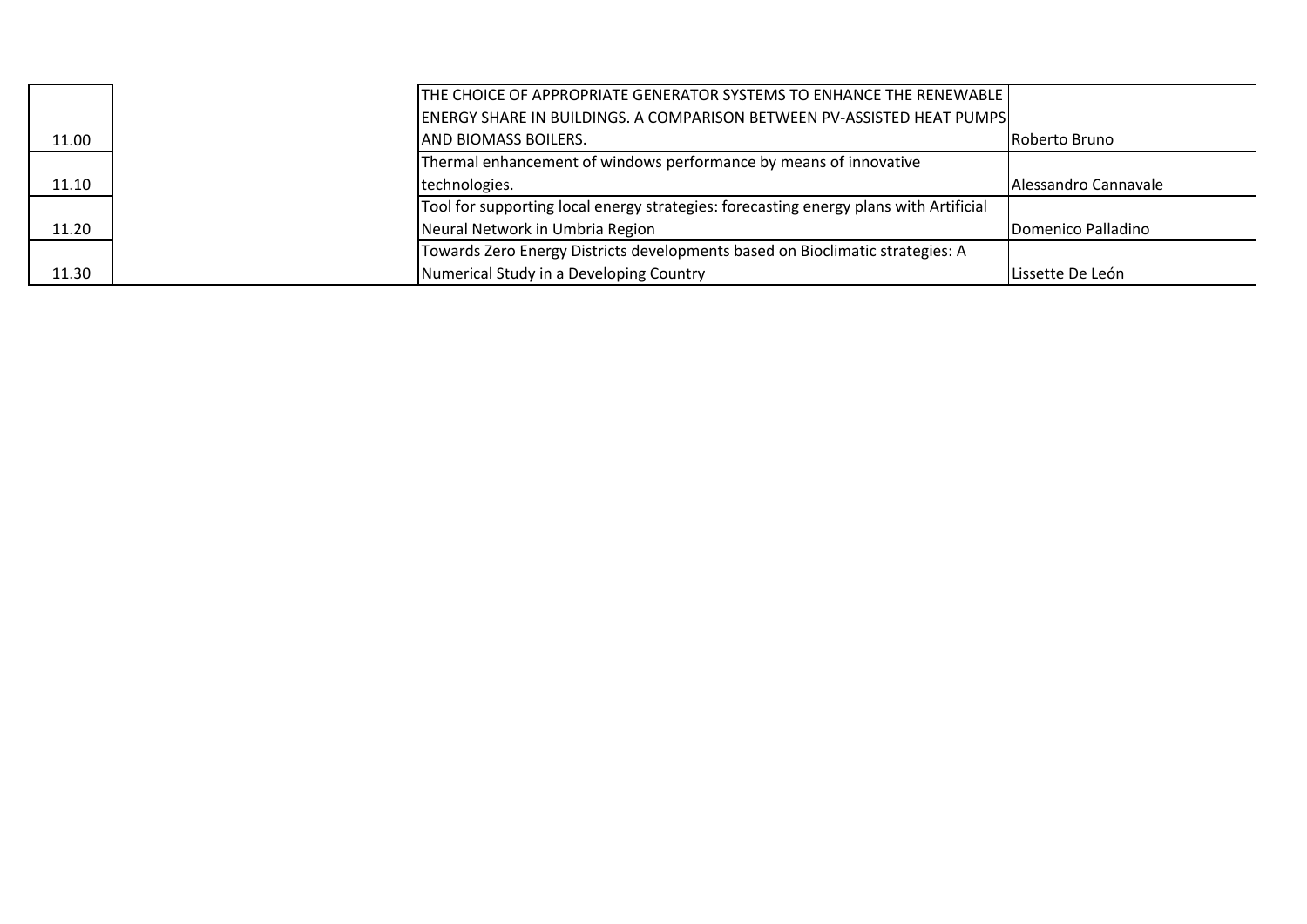#### **SESSIONE 2 ‐ Chairman: Dario Ambrosini**

| Orario | <b>Settore</b>                              | <b>Titolo</b>                                                                            | Relatore                  |
|--------|---------------------------------------------|------------------------------------------------------------------------------------------|---------------------------|
|        |                                             | Design and development of three test facilities to evaluate heat transfer                |                           |
|        |                                             | performances of advanced and low cost materials and coatings for geothermal              |                           |
| 11.40  |                                             | application                                                                              | Claretta Tempesti         |
| 11.50  | Innovazione nei temi della trasmissione del |                                                                                          |                           |
|        | calore                                      | Lithium batteries cooling by phase change material partially filled with metal foam      | Oronzio Manca             |
|        |                                             | Numerical investigation on latent thermal energy storage in shell and corrugated         |                           |
| 12.00  |                                             | internal tube with PCM and metal foam                                                    | Renato Elpidio Plomitallo |
|        |                                             |                                                                                          |                           |
| 12.10  |                                             | THE HYBRID METHOD FOR THE PLATE-FINNED TUBE EVAPORATOR DESIGN PROCESS Silvia Macchitella |                           |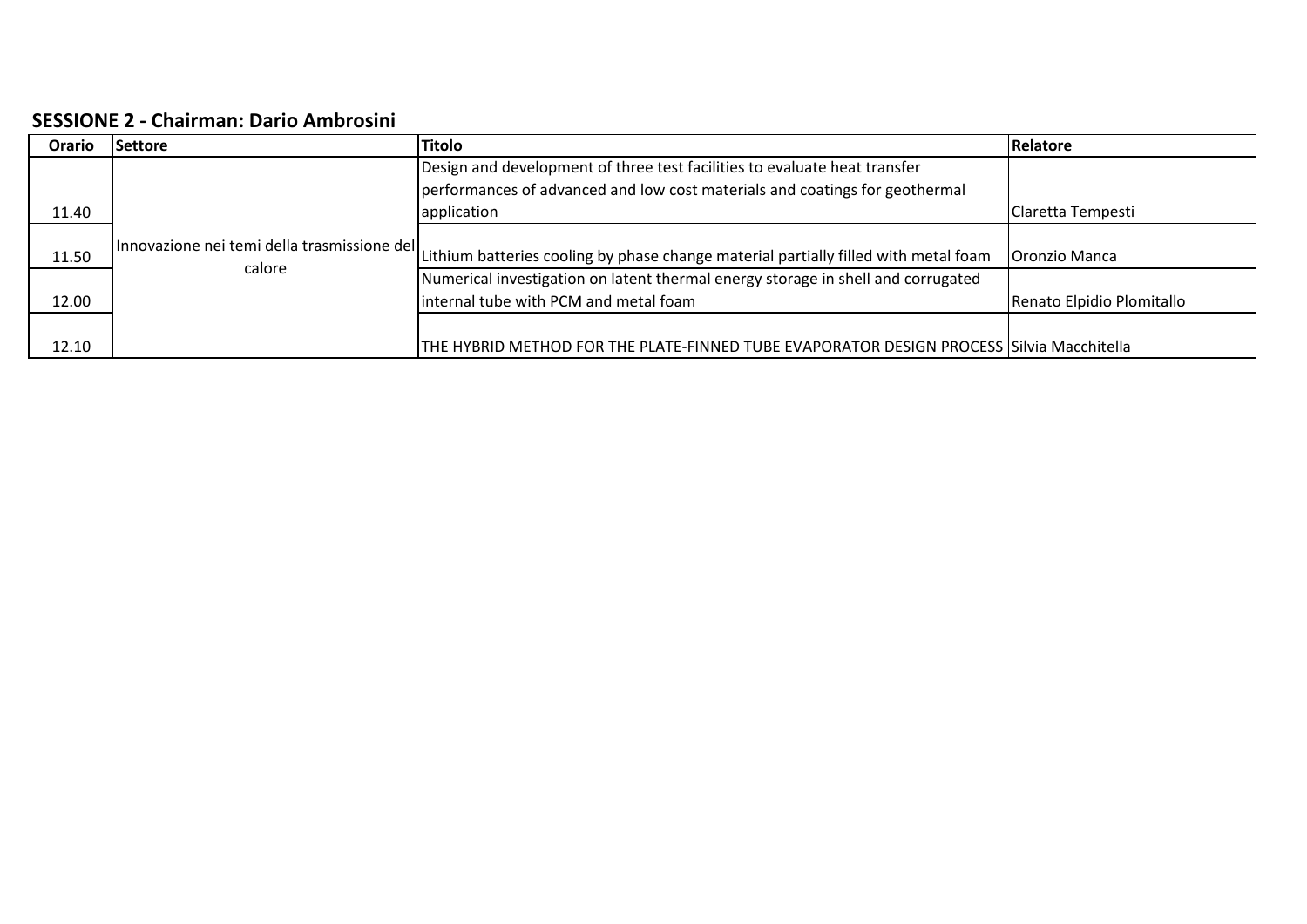**SESSIONE 3 ‐ Chairman: Giorgio Buonanno**

| Orario                         | <b>Titolo</b><br><b>Settore</b>                                 |                                                                                                                                                                                                                                                                                                       | Relatore                                                        |
|--------------------------------|-----------------------------------------------------------------|-------------------------------------------------------------------------------------------------------------------------------------------------------------------------------------------------------------------------------------------------------------------------------------------------------|-----------------------------------------------------------------|
| $\frac{12.20}{12.30}$<br>12.40 | Misure e monitoraggio di sistemi e<br>impianti e certificazioni | Development of an experimental apparatus and a data analysis protocol for the test<br>of hydrogen volume and flow meters in controlled environmental conditions<br>Field study on heat pump monitoring: challenges and opportunities<br>RECOGNITION OF TWO PHASE FLOW PATTERN INSIDE EVAPORATOR TUBES | Francesco Battistella<br>lole Nardi<br><b>GIUSEPPE LANGELLA</b> |
| 12.50                          |                                                                 | The experience on a sport centre pilot plant with solar assisted heat pump and a<br>look forward for new control strategies and technology upgrade                                                                                                                                                    | Alessandro Cavalletti                                           |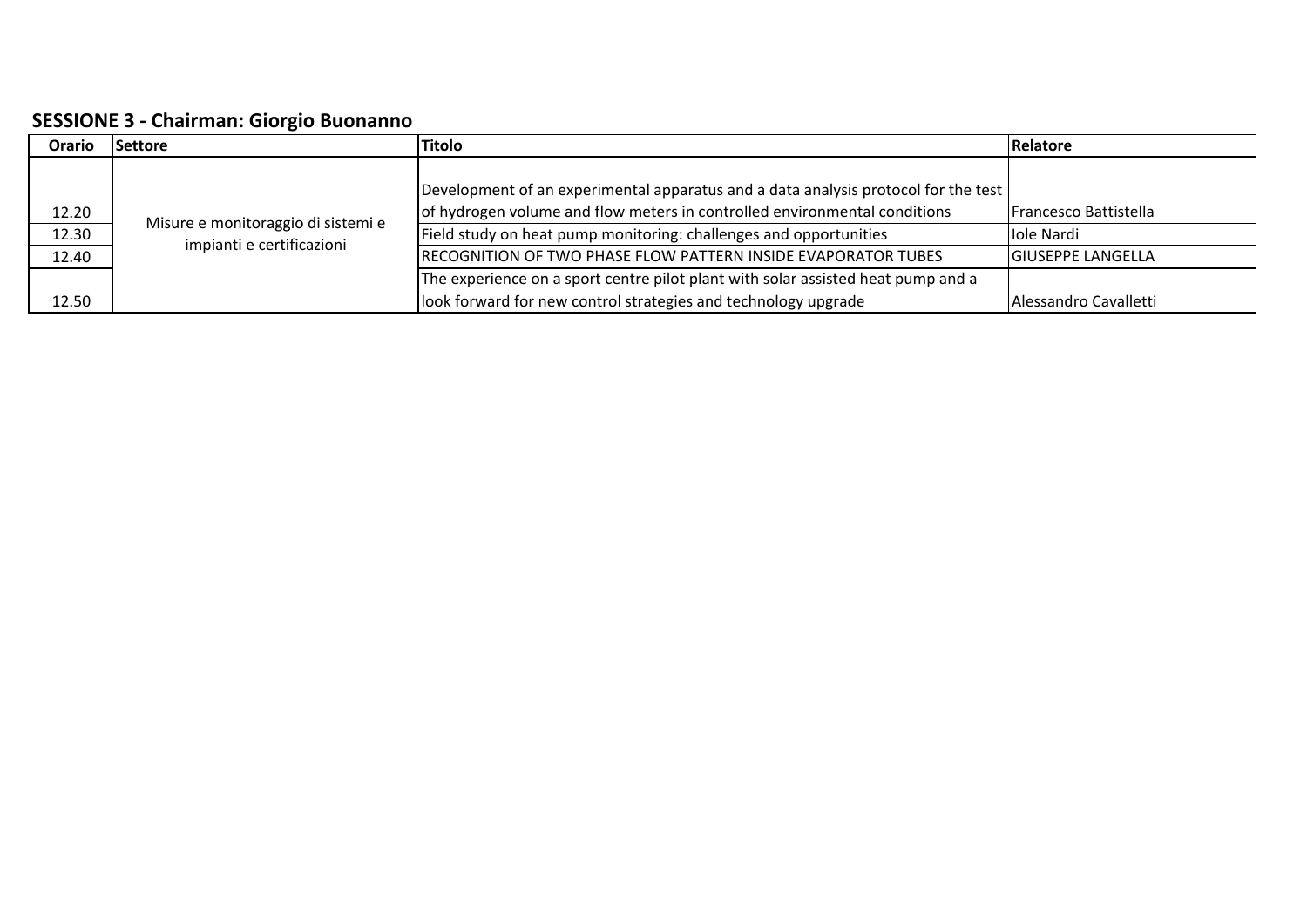### **SESSIONE 4 ‐ Chairman: Cristina Cornaro, Sandra Corasaniti**

| Orario | <b>Settore</b>                      | <b>Titolo</b>                                                                  | Relatore                      |
|--------|-------------------------------------|--------------------------------------------------------------------------------|-------------------------------|
|        |                                     |                                                                                |                               |
|        |                                     | Energy, environmental and economic analysis of electric vapour compression and |                               |
| 14.00  |                                     | gas driven absorption heat pumps for single-family houses                      | Giorgio Villa                 |
|        |                                     | Evaluation of the energy performance of Zero Energy residential Buildings:     |                               |
| 14.10  |                                     | complexity of dynamic simulations and results variability.                     | Silvia Di Turi                |
|        | Simulazioni dinamiche degli edifici |                                                                                |                               |
|        |                                     | The application of the EN ISO 52016 standard and its Italian National Annex to |                               |
| 14.20  |                                     | assess the heating and cooling needs of a reference office building            | Franz Bianco Mauthe Degerfeld |
|        |                                     |                                                                                |                               |
|        |                                     | Use of Land Surface Temperature Estimation with Geographical Information Tools |                               |
| 14.30  |                                     | for Validation of Numerical Microclimate Studies at Urban Scale                | Mileyka Bustamante            |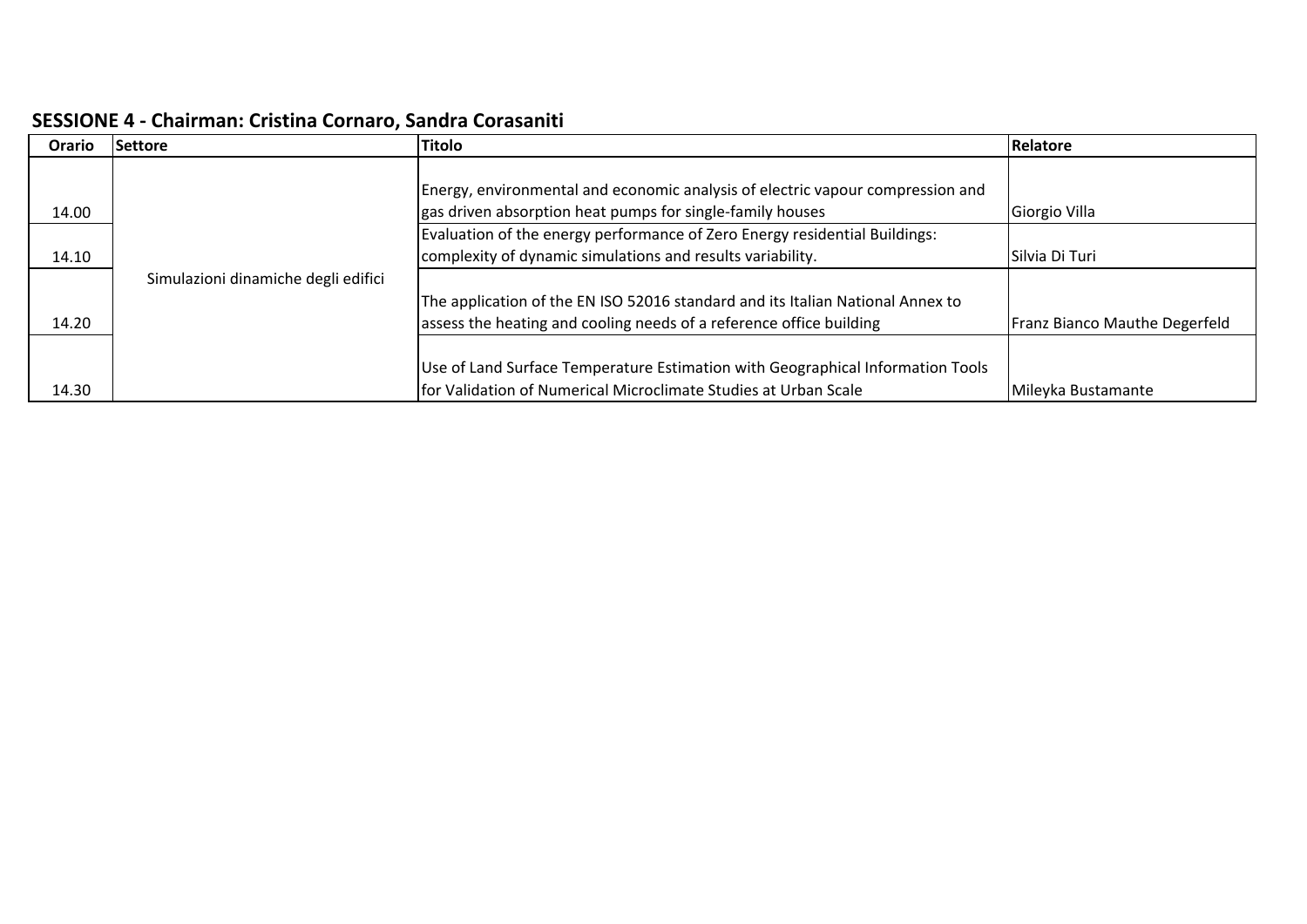**SESSIONE 5 ‐ Chairman: Gianluigi Lobasso**

| Orario | <b>Settore</b>              | <b>Titolo</b>                                                                       | <b>Relatore</b>        |
|--------|-----------------------------|-------------------------------------------------------------------------------------|------------------------|
|        |                             | Demand response strategies in residential buildings clusters to limit HVAC peak     |                        |
| 14.40  |                             | demand                                                                              | Alice Mugnini          |
|        | <b>Smart Energy Systems</b> | Digital Twin (DT) in Smart Energy Systems - Systematic Literature Review of DT as a | Ali AGHAZADEH ARDEBILI |
| 14.50  |                             | growing solution for Energy Internet of the Things (EIoT)                           |                        |
|        |                             | How residential CHPs could be integrated in renewable energy communities'           | Matteo Sforzini        |
| 15.00  |                             | lincentive schemes                                                                  |                        |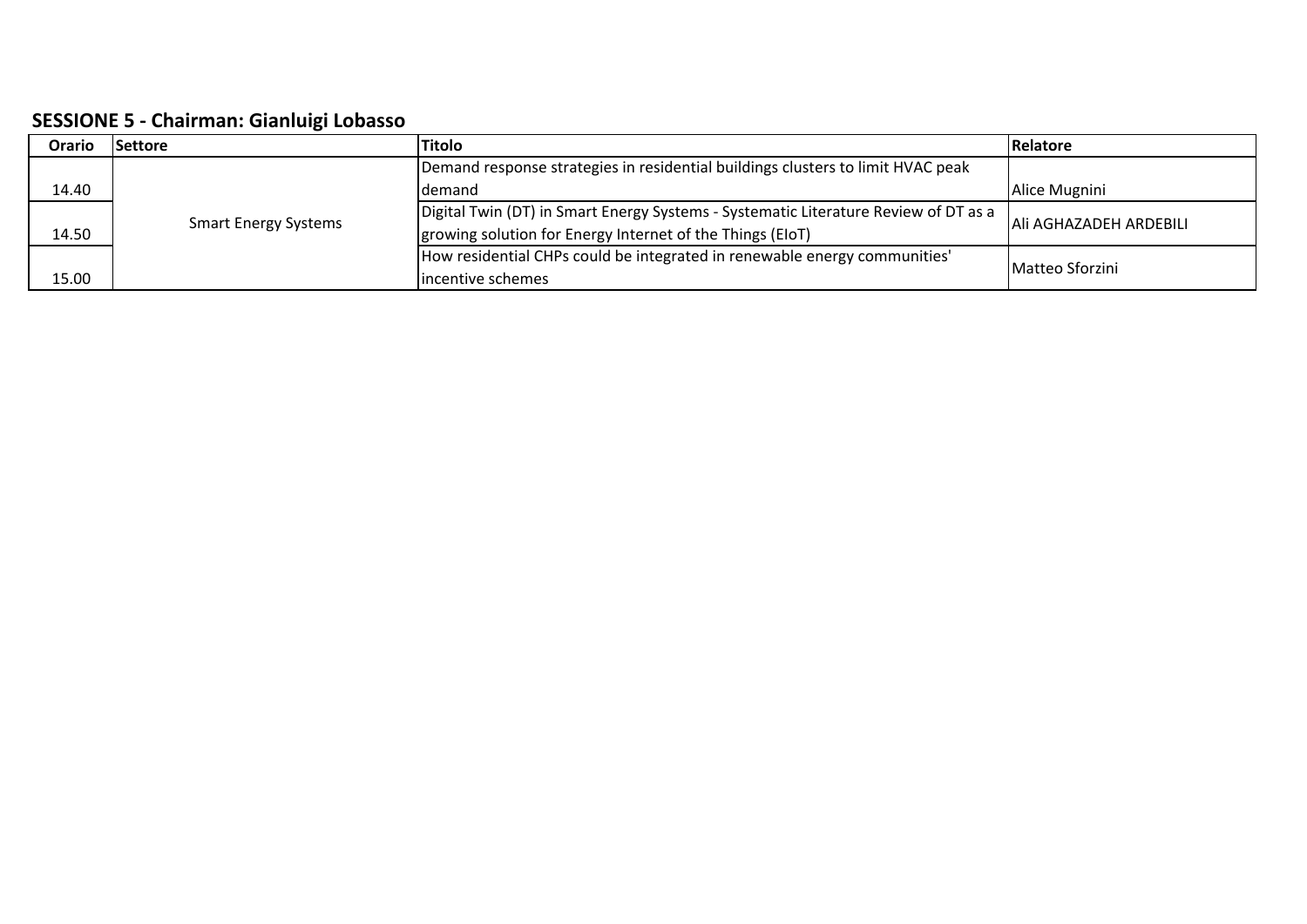| <b>SESSIONE 6 - Chairman: Mauro Scungio, Marco Barbanera</b> |  |  |  |  |  |
|--------------------------------------------------------------|--|--|--|--|--|
|--------------------------------------------------------------|--|--|--|--|--|

| Orario | <b>Settore</b>                 | <b>Titolo</b>                                                                       | <b>Relatore</b>       |
|--------|--------------------------------|-------------------------------------------------------------------------------------|-----------------------|
|        |                                | Characterization of aerosol and assessment of the risk of transmission of SARS-COV- |                       |
| 15.10  |                                | 2 VIRUS in a natural thermal cave                                                   | Giulia Parlani        |
|        |                                | Indoor environmental quality of the Valli Theatre: outcomes on sound, light and     |                       |
| 15.20  | Sostenibilità ambientale e IAQ | thermo-hygrometry                                                                   | Francesca Merli       |
|        |                                | Influences of high-reflective mulching membrane coupled with a drip sub-irrigation  |                       |
| 15.30  |                                | system on temperature and humidity of the soil                                      | Alessia Di Giuseppe   |
|        |                                | Preliminary environmental and economic assessment of polyurethane foam              |                       |
| 15.40  |                                | produced by microwave-assisted liquefaction of riparian shrubs                      | Alessandro Cardarelli |
|        |                                |                                                                                     |                       |
| 15.50  |                                | Ventilation system operation to reopen schools safely in time of pandemics          | Luca Stabile          |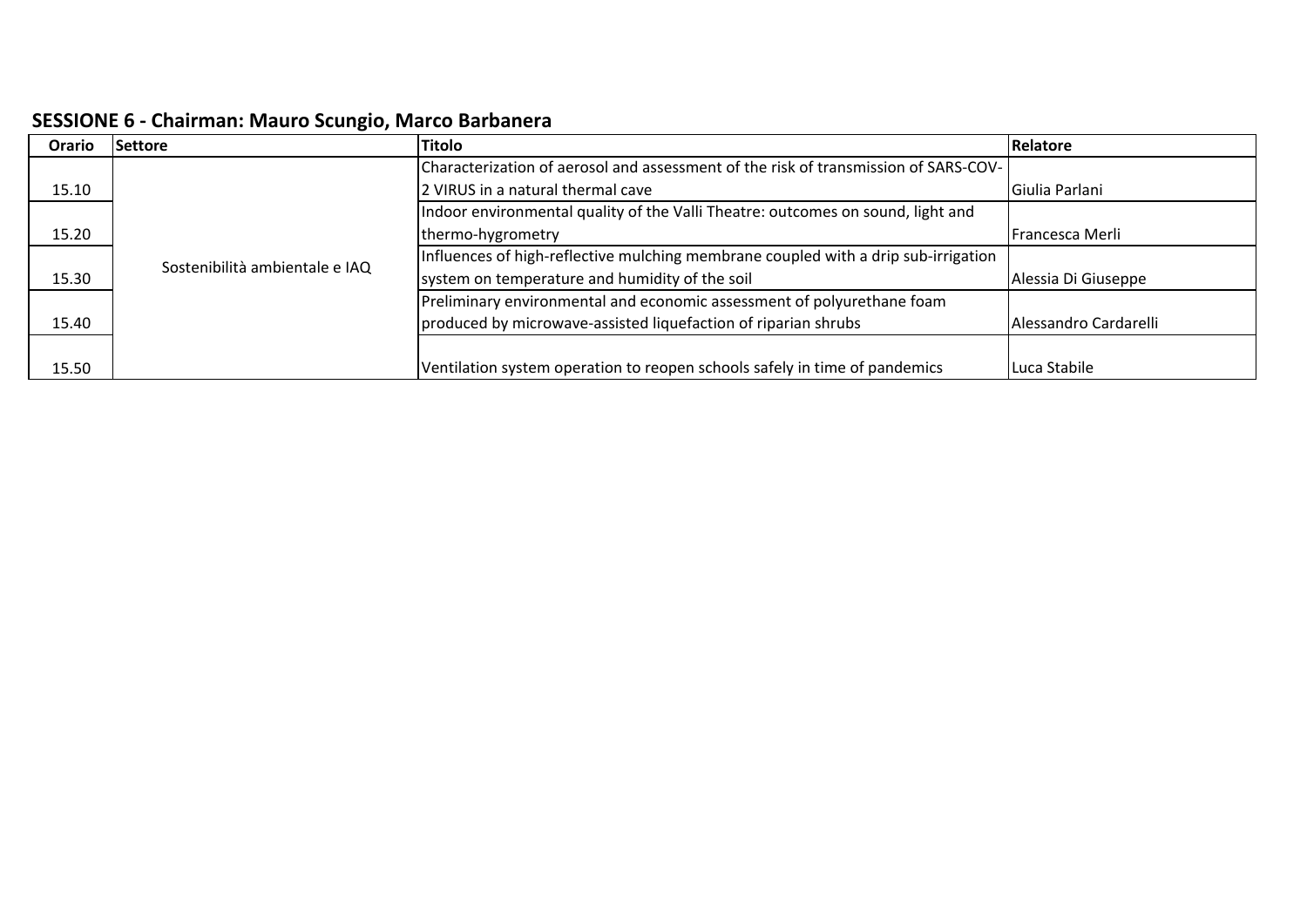## **SESSIONE 7 ‐ Chairman: Luca Stabile**

| Orario | <b>Settore</b>                            | <b>Titolo</b>                                                                       | Relatore         |
|--------|-------------------------------------------|-------------------------------------------------------------------------------------|------------------|
|        |                                           | Energy profiling of end-users in service and industry sectors with use of Complex   |                  |
| 16.00  |                                           | Network Analysis                                                                    | Rosario Portera  |
|        | Trasformazione dell'energia nell'economia | Hydrogen and power production from citrus peel gasification: a sensitivity analysis |                  |
| 16.10  | circolare                                 | via process simulation                                                              | Mauro Prestipino |
|        |                                           |                                                                                     |                  |
|        |                                           | Urban context and neighbouring lands: how reforestation could have a role in the    |                  |
| 16.20  |                                           | implementation of Sustainable Energy and Climate Action Plans                       | Luca Di Paolo    |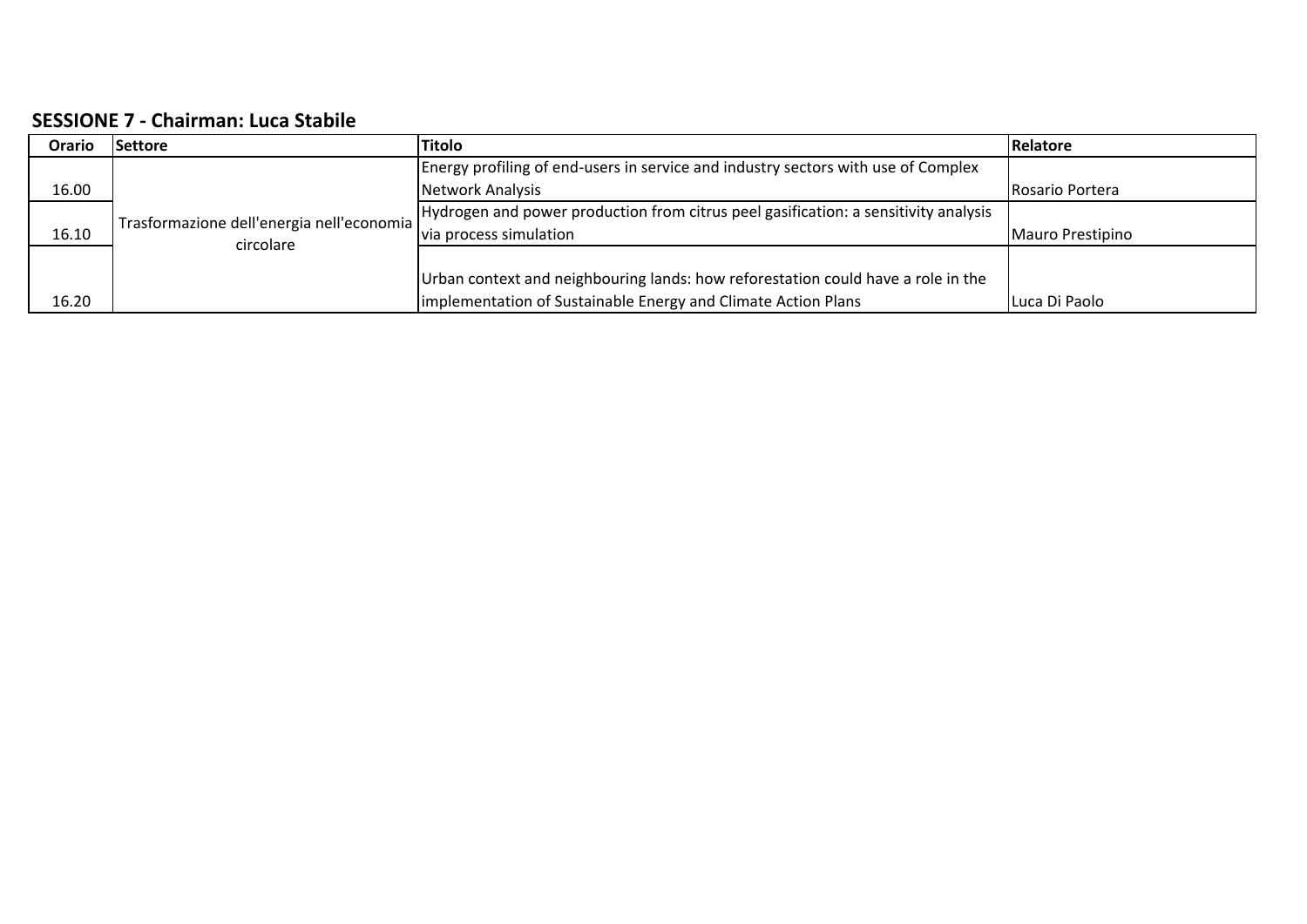## **Programma del 17 settembre**

|  |  |  | SESSIONE 1 - Aula A - Chairman: Roberto Cipollone, Antonio Ficarella, Laura Tribioli, Daniele Chiappini, Paolo Venturini |  |
|--|--|--|--------------------------------------------------------------------------------------------------------------------------|--|
|  |  |  |                                                                                                                          |  |

| Orario | <b>Settore</b>                         | <b>Titolo</b>                                                                      | Relatore            |
|--------|----------------------------------------|------------------------------------------------------------------------------------|---------------------|
|        |                                        | A numerical exploration of engine combustion using Toluene Reference Fuel and      |                     |
| 9.00   |                                        | Hydrogen mixtures                                                                  | Alessio Barbato     |
|        |                                        | A 3D-CFD numerical framework for the simulation of both light- and heavy-duty      |                     |
| 9.10   |                                        | Diesel injectors                                                                   | Simone Sparacino    |
|        |                                        | 3D CFD simulation of a gaseous fuel injection in a hydrogen-fueled internal        |                     |
| 9.20   |                                        | combustion engine                                                                  | Alessio Barbato     |
|        |                                        |                                                                                    |                     |
| 9.30   |                                        | An optimized fuzzy logic for the energy management of a hybrid electric air-taxi   | Teresa Donateo      |
| 9.40   |                                        | Application of a Ageing Model to a Hydrogen-Fueled PEM Fuel Cell                   | Matteo Riccardi     |
|        |                                        | Development of a 0D multi-zone model for fast and accurate prediction of           |                     |
| 9.50   |                                        | homogeneous charge compression ignition (HCCI) engine                              | Giovanni Fasulo     |
|        |                                        |                                                                                    |                     |
|        |                                        | Effect of Lagrangian-phase Modelling on Charge Stratification and Spatial          |                     |
| 10.00  |                                        | Distribution of Threshold Soot Index for Toluene Reference Fuel Surrogates         | Valentina Pessina   |
|        |                                        | Evaluation of a novel strategy, based in Coolant Flow Rate Control, for avoiding   |                     |
| 10.10  |                                        | Knock in a SI engine                                                               | Luigi Falbo         |
|        |                                        | Feasibility Analysis of an Innovative Naval On-board Power-Train System with       |                     |
| 10.20  |                                        | Hydrogen-Based PEMFC Technology                                                    | SIMONA DI MICCO     |
|        |                                        |                                                                                    |                     |
| 10.30  |                                        | HYDROGEN REFUELING STATION COST MODEL APPLIED TO 5 REAL CASE STUDIES               | <b>Enrico Bocci</b> |
|        | Sistemi di propulsione per la mobilità | Jet Ignition in Small Two-Stroke Engines: An Experimental Overview of Benefits and |                     |
| 10.40  | sostenibile                            | Challenges                                                                         | Lorenzo Bosi        |
|        |                                        | LPT (Local Public Transport) electric buses: innovative solutions to reduce the    |                     |
| 10.50  |                                        | energy absorption of auxiliaries                                                   | Fabrizio Zuccari    |
|        |                                        |                                                                                    |                     |
| 11.00  |                                        | Non-catalytic NOx reduction for marine Diesel engine: an experimental approach     | Gianluca Pasini     |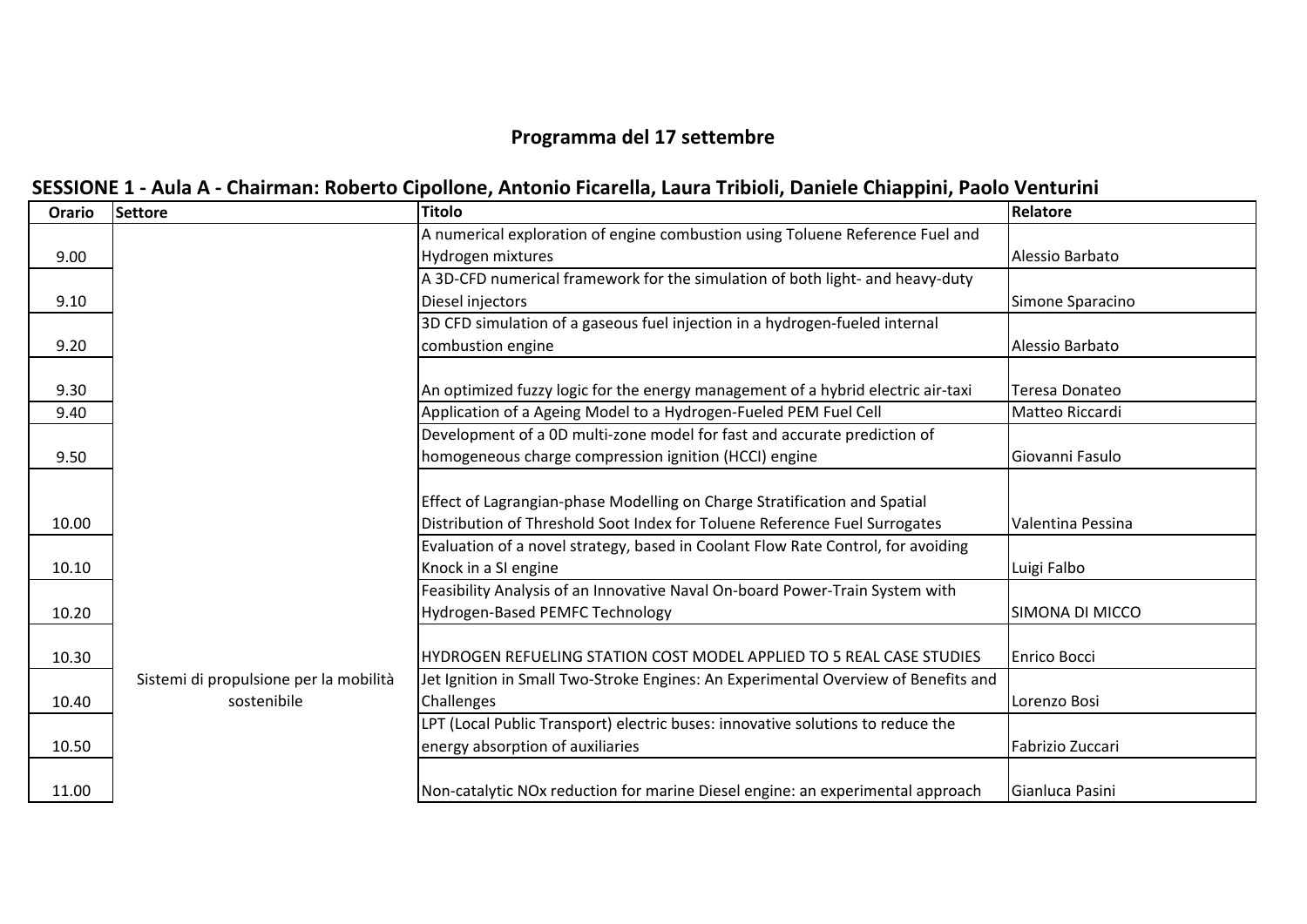|       | Numerical comparison between conventional and interdigitated flow fields in                       |                           |
|-------|---------------------------------------------------------------------------------------------------|---------------------------|
| 11.10 | Proton Exchange Membrane Fuel Cells (PEMFCs)                                                      | Giuseppe Corda            |
|       | On the optimal design of sliding rotary vane pump for heavy-duty engine cooling                   |                           |
| 11.20 | systems                                                                                           | Fabio Fatigati            |
| 11.30 | On the use of tapered channels gas distributors to promote convection in PEM Fuel<br><b>Cells</b> | ALESSANDRO D'ADAMO        |
|       |                                                                                                   |                           |
| 11.40 | Preliminary study on the influence of Octane Sensitivity on knock in a GDI engine.                | <b>FRANCESCO CICCI</b>    |
|       | Streamers Variability Investigation of a Radio-Frequency Corona Discharge in an                   |                           |
| 11.50 | Optical Access Engine at Different Speeds and Loads                                               | <b>Roberto Martinelli</b> |
|       |                                                                                                   |                           |
|       | The potential of hydrogen addition to natural gas or ammonia as a solution towards                |                           |
| 12.00 | low- or zero-carbon fuel for the supply of a small turbocharged SI engine                         | Alfredo Lanotte           |
|       | Thermal management opportunity on Lubricant Oil to reduce Fuel Consumption and                    |                           |
| 12.10 | Emissions of a Light-Duty Diesel Engine                                                           | Davide Di Battista        |
| 12.20 | Triple-screw pumps for ICE cooling systems in the transportation sector                           | Giammarco Di Giovine      |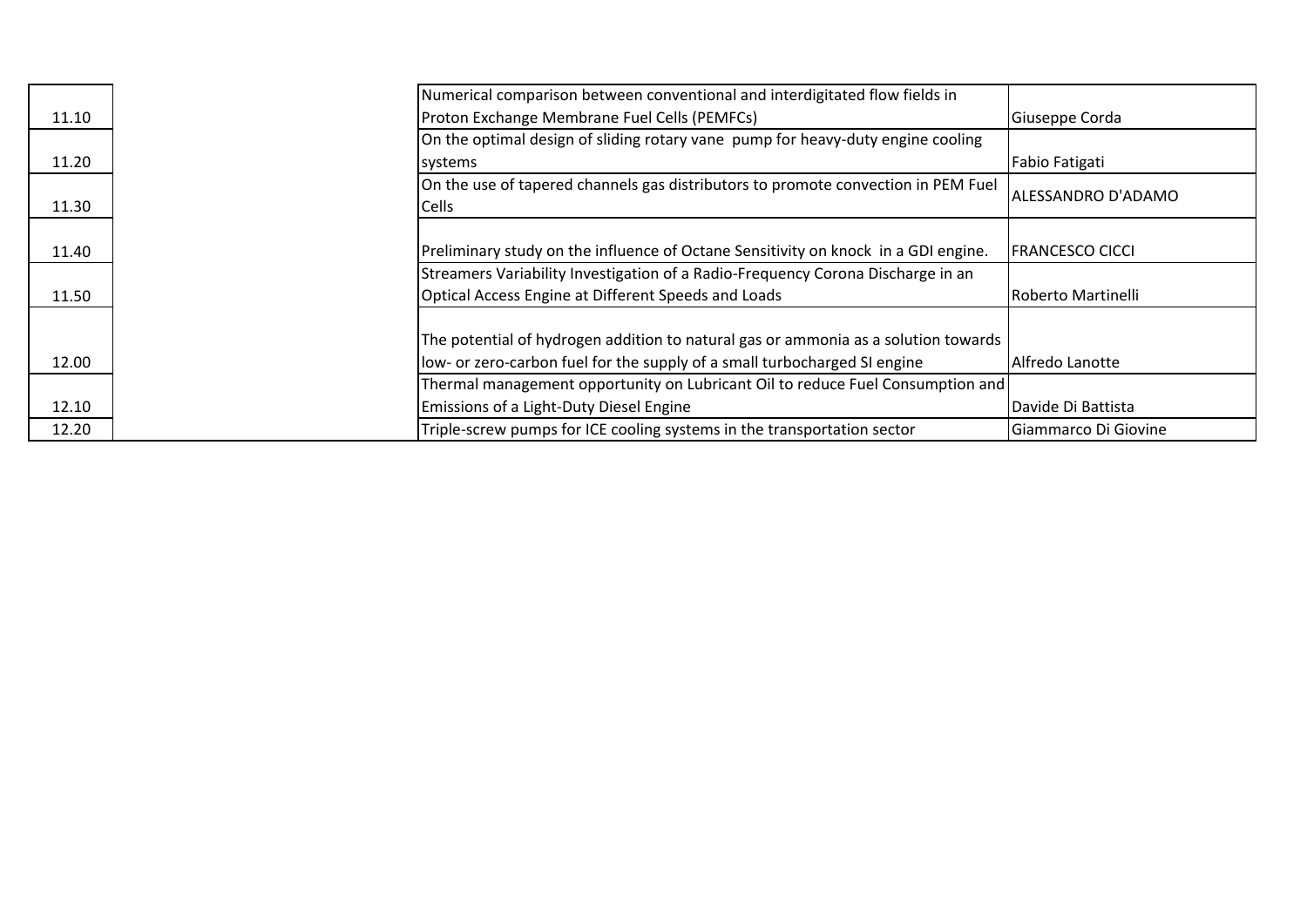| Orario | <b>Settore</b>                         | <b>Titolo</b>                                                                                         | Relatore                 |
|--------|----------------------------------------|-------------------------------------------------------------------------------------------------------|--------------------------|
|        |                                        |                                                                                                       |                          |
|        |                                        | A Double Multiple Stream Tube (DMST) routine for site assessment to select                            |                          |
| 13.30  |                                        | efficient turbine aspect ratios and solidities in real marine environments                            | <b>MICOL PUCCI</b>       |
|        |                                        | Combined Heat and Power generation exploiting the biogas production from urban                        |                          |
| 13.40  |                                        | wastewaters treatment: the Genoa case study                                                           | Federico Silenzi         |
|        |                                        | Development and assessment of a method to determine the angle of attack on an                         |                          |
|        |                                        | operating wind turbine by matching onboard pressure measurements with panel                           |                          |
| 13.50  |                                        | method simulations                                                                                    | Francesco Papi           |
|        |                                        |                                                                                                       |                          |
| 14.00  |                                        | Development and Validation of an Advanced Actuator Line Model for Wind Turbines Pier Francesco Melani |                          |
|        |                                        | Effect of hydrogen addition in diesel/natural gas dual-fuel combustion with late                      |                          |
| 14.10  |                                        | injection                                                                                             | Antonio Caricato         |
|        |                                        | Experimental Assessment of a Multi-Variable Control Strategy of a Micro-                              |                          |
| 14.20  |                                        | Cogeneration Solar-ORC Plant for Domestic Application                                                 | Diego Vittorini          |
|        |                                        | Experimental investigation on the potential of the Feedback Fx-LMS Active Noise                       |                          |
| 14.30  |                                        | Control technology for use in industrial generator sets                                               | Marco Ciampolini         |
|        |                                        | Injection of CO2/N2 gaseous mixtures into gas hydrates to contemporary perform                        |                          |
| 14.40  | Sistemi per la generazione sostenibile | CH4 recovery and CO2 storage.                                                                         | Alberto Gambelli         |
| 14.50  | dell'energia                           | Investigation of CO2 mixtures to overcome the limits of sCO2 cycles                                   | <b>Ettore Morosini</b>   |
| 15.00  |                                        | Performance Analysis of a Biodiesel-Fired Engine for Cogeneration                                     | Luigi Falbo              |
|        |                                        | Performance analysis of a solar-only combined power plant based on a closed                           |                          |
| 15.10  |                                        | Brayton cycle and an Organic Rankine Cycle                                                            | <b>Francesco Rovense</b> |
| 15.20  |                                        | Performance Assessment of Solar Cooling Systems with Energy Storage                                   | giovanni brumana         |
|        |                                        | Power to Methane technologies through renewable H2 and CO2 from biogas: the                           |                          |
| 15.30  |                                        | case of Sardinia                                                                                      | Giulia Concas            |
|        |                                        |                                                                                                       |                          |
|        |                                        | Simulation of the HiPowAR power generation system for steam-nitrogen expansion                        |                          |
| 15.40  |                                        | after ammonia oxidation in a high-pressure oxygen membrane reactor                                    | Alberto Cammarata        |
|        |                                        | Some Design Guidelines to Adapt a Darrieus Vertical Axis Turbine for Use in                           |                          |
| 15.50  |                                        | <b>Hydrokinetic Applications</b>                                                                      | Pier Francesco Melani    |

## SESSIONE 2 - Aula A - Chairman: Giuseppe Franchini, Giampaolo Manzolini, Paolo Iora, Raffaello Cozzolino, Barbara Mendecka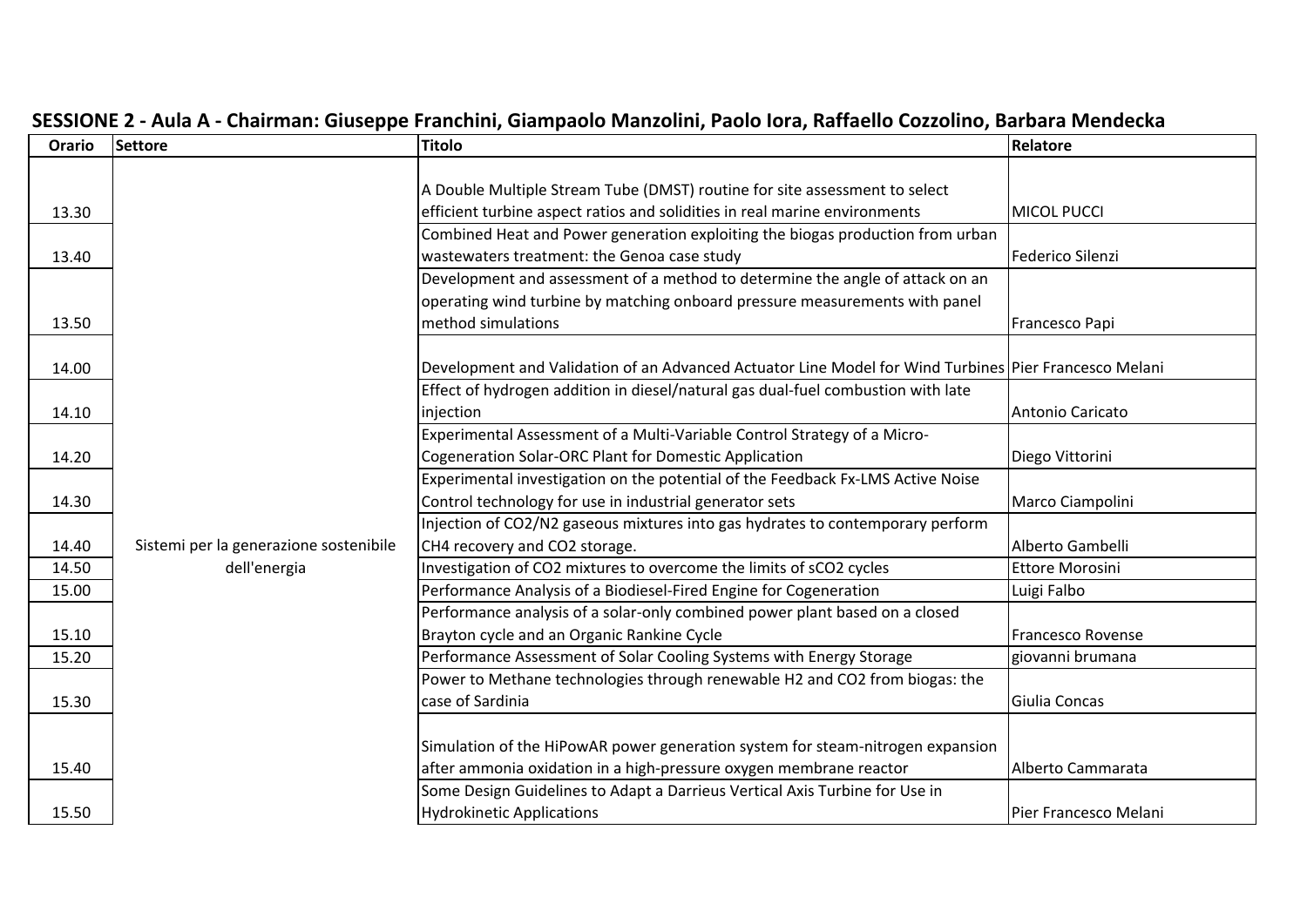|       | Technical Economic and Environmental analysis of Chemical Looping versus oxyfuel  |                        |
|-------|-----------------------------------------------------------------------------------|------------------------|
| 16.00 | combustion for NGCC power plant                                                   | <b>Pietro Bartocci</b> |
|       | The potential of Building Integrated Photovoltaic (BIPV) systems for reducing the |                        |
| 16.10 | energetic impact of Italian supermarkets                                          | Giacomo Cillari        |
| 16.20 | The potential of CSP plants for remote communities in the MENA region             | <b>IElisa Ghirardi</b> |
| 16.30 | Thermo-economic analysis of a sCO2-based waste heat recovery system               | Antonio Giuffrida      |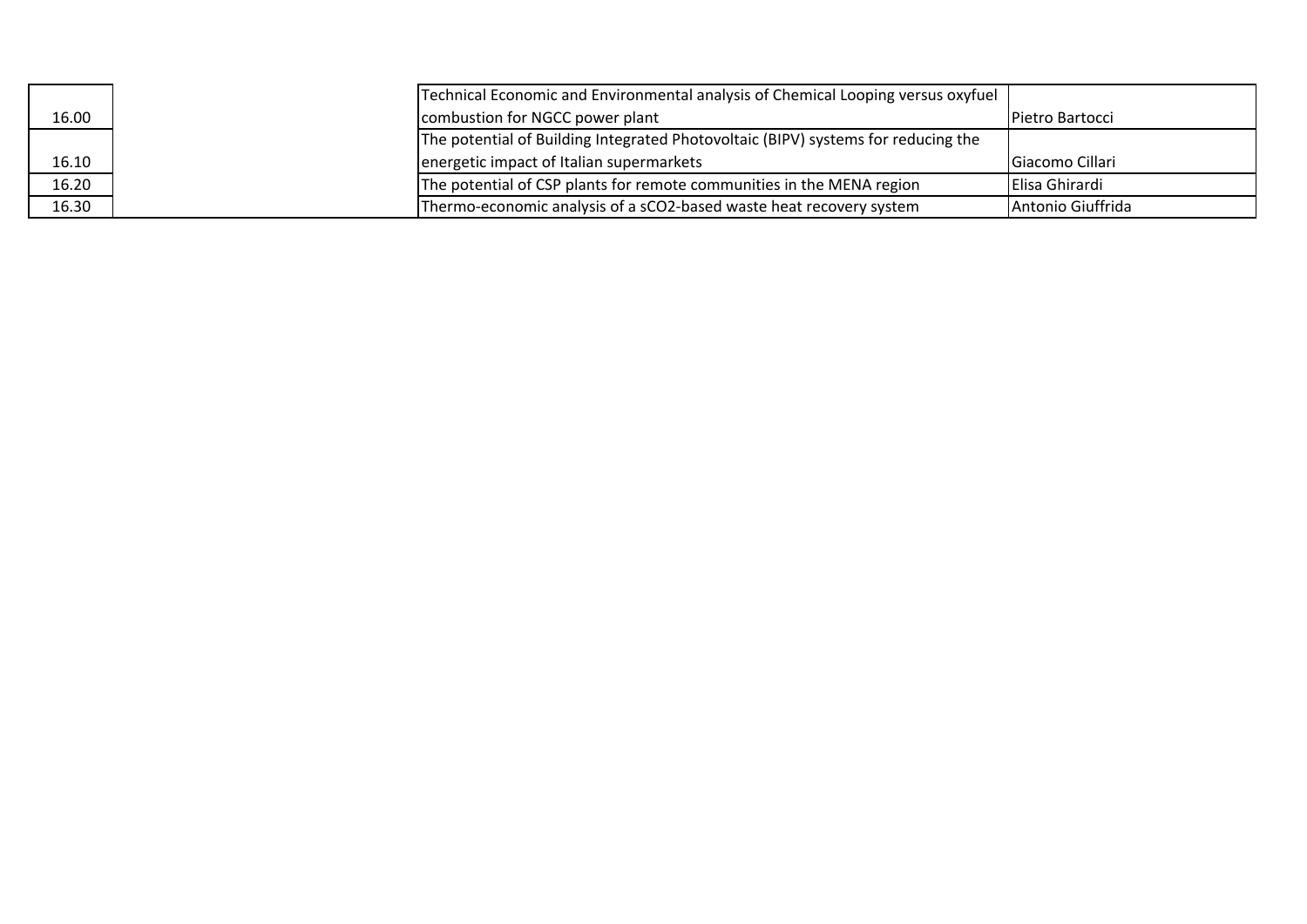| Orario | <b>Settore</b>   | <b>Titolo</b>                                                                                                         | Relatore                     |
|--------|------------------|-----------------------------------------------------------------------------------------------------------------------|------------------------------|
| 9.00   |                  | Analysis of the Impact of Combined Cycle in the energy transition                                                     | Alessandro Sorce             |
|        |                  |                                                                                                                       |                              |
|        |                  | Comparison of enthalpy-porosity and lattice Boltzmann-phase field techniques for                                      |                              |
| 9.10   |                  | the simulation of the heat transfer and melting processes in LHTES devices.                                           | Vesselin Krassimirov Krastev |
|        |                  | Development of benchmark scenarios for sector coupling in the Italian national                                        |                              |
| 9.20   |                  | energy system for 100% RES supply to power and mobility                                                               | Paolo Colbertaldo            |
|        |                  | Accumulo dell'energia e integrazione delle limpact of hydrogen injection on thermophysical properties and measurement |                              |
| 9.30   | reti energetiche | reliability in natural gas networks                                                                                   | Linda Moretti                |
|        |                  |                                                                                                                       |                              |
|        |                  | Methodology and Simulation of Electrical Grid Peak Shaving Strategy based on                                          |                              |
| 9.40   |                  | Photovoltaic and Storage Optimization: an Italian Residential Sector Case Study                                       | Jacopo Cimaglia              |
| 9.50   |                  | Multi-objective sensitive analysis of shell-and-tube LHTES performance                                                | Francesco Fornarelli         |
|        |                  | Sizing and operation of energy storage by Power-to-Gas and Underwater                                                 |                              |
| 10.00  |                  | Compressed Air systems applied to offshore wind power generation                                                      | Giulio Guandalini            |

### **SESSIONE 1 ‐ Aula B ‐ Chairman: Giulio Guandalini, Linda Barelli, Paolo Colbertaldo**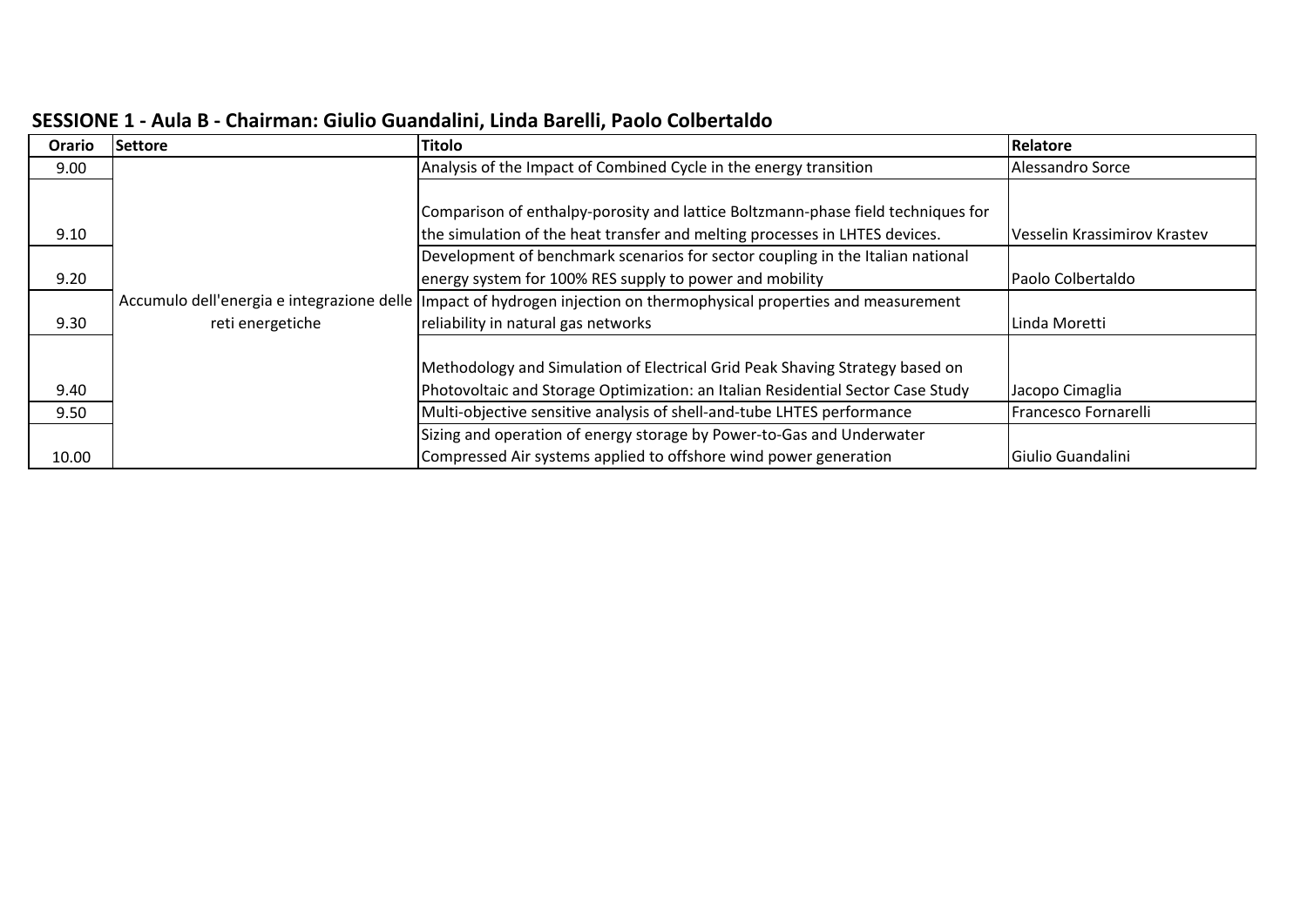| <b>Orario</b> | Settore                   | <b>Titolo</b>                                                                              | Relatore            |
|---------------|---------------------------|--------------------------------------------------------------------------------------------|---------------------|
|               |                           | Application of modelling approaches of twin-screw compressors: thermodynamic               |                     |
| 10.10         |                           | investigation and reduced-order model identification                                       | Edoardo Di Mattia   |
|               |                           |                                                                                            |                     |
| 10.20         |                           | CFD Simulation of a Post-Compensated Load Sensing Directional Control Valve                | <b>Paola Fresia</b> |
| 10.30         |                           | Dynamic behaviour and stability analysis of a compensated aerostatic pad                   | Andrea Trivella     |
|               |                           |                                                                                            |                     |
| 10.40         |                           | Excavator hydraulic circuit solution to reduce dissipation and fuel consumption            | IFABIO SCOLARI      |
|               |                           |                                                                                            |                     |
| 10.50         | Oleodinamica e pneumatica | Lumped parameter model of vane pumps developed in OpenModelica environment. Darbara zardin |                     |
|               |                           | Modeling the motion of a Taylor bubble in a microchannel through a shear-thinning          |                     |
| 11.00         |                           | fluid                                                                                      | Andrea Aquino       |
|               |                           | Numerical Modelling and Experimental Validation of Twin-Screw Pumps Based on               |                     |
| 11.10         |                           | Computational Fluid Dynamics using SCORG and SIMERICS MP+                                  | Pasquale Borriello  |
| 11.20         |                           | Servovalves actuated by piezo-electric actuators: a review                                 | Paolo Tamburrano    |
|               |                           | Simulation of a high frequency on/off valve actuated by a piezo-ring stack for digital     |                     |
| 11.30         |                           | hydraulics                                                                                 | Paolo Tamburrano    |
|               |                           |                                                                                            |                     |
| 11.40         |                           | Study and optimization of a parallel hydraulic hybrid system for heavy vehicles.           | Camilla Di Lorenzo  |

#### **SESSIONE 2 ‐ Aula B ‐ Chairman: Massimo Rundo, Barbara Zardin, Emma Frosina**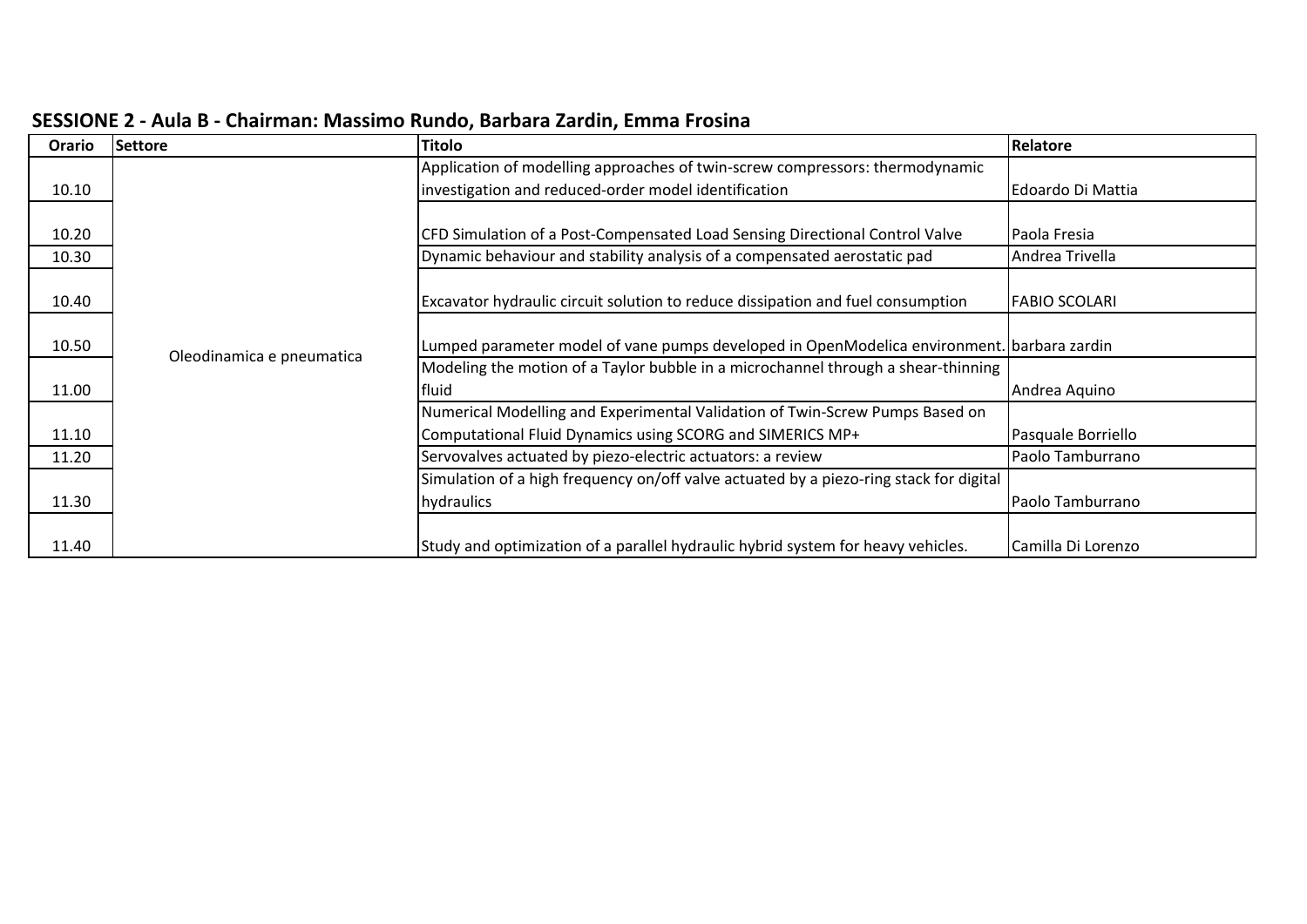| Orario | <b>Settore</b> | <b>Titolo</b>                                                                      | Relatore                 |
|--------|----------------|------------------------------------------------------------------------------------|--------------------------|
|        |                | A geometric study of different curves for the rotor profiles of a twin-screw       |                          |
| 11.50  |                | compressor                                                                         | Antonio Giuffrida        |
|        |                |                                                                                    |                          |
| 12.00  |                | A strategy for the robust forecasting of gas turbine health subjected to fouling   | Riccardo Friso           |
|        |                | An engineering approach for the fast simulation of radial inflow turbines with     |                          |
| 12.10  |                | vaneless spiral casing by single-channel CFD models                                | Piero Danieli            |
|        |                | ANALYSIS OF THE PARTIALLY PREMIXED COMBUSTION IN A LAB-SCALE SWIRL-                |                          |
| 12.20  |                | STABILIZED BURNER FUELED BY A METHANE-HYDROGEN MIXTURE                             | Vito Ceglie              |
|        |                | Design, optimization, and testing of a high-speed centrifugal pump for motorsport  |                          |
| 12.30  |                | application                                                                        | Luigi Mariani            |
|        |                | Detection of vaneless diffuser rotating stall by means of dynamic pressure sensors |                          |
| 12.40  |                | and acoustic measurements                                                          | Lorenzo Bosi             |
|        |                | Evaluation of water washing efficiency and erosion risk in an axial compressor for |                          |
| 12.50  |                | different water injection conditions                                               | Giuliano Agati           |
| 14.00  | Turbomacchine  | Experimental analysis of the unsteady flow inside a Wells turbine                  | Fabio Licheri            |
|        |                | FAILURES AND RELIABILITY IN HAWTs OPERATING IN MOUNTAINOUS AREAS, OPEN             |                          |
| 14.10  |                | SEA AND IN HARSCH CLIMATE SITES                                                    | Giovanni Maria De Pratti |
|        |                |                                                                                    |                          |
| 14.20  |                | Flame shape modification in a lean premixed burner due to hydrogen enrichment      | Giovanni Filomeno        |
|        |                | Measurement of GT exhaust gas temperature by acoustic pyrometry: preliminary       |                          |
| 14.30  |                | error investigation                                                                | Lorenzo Ferrari          |
|        |                | Multi-Agent Fuzzy Logic Controller applied to One Lever Variable Pitch Turboprop   |                          |
| 14.40  |                | Aircraf                                                                            | Lorenzo Dambrosio        |
|        |                | NEW ROTOR BLADE PROFILES PERFORMANCE DECAY IN HORIZONTAL AXIS WIND                 |                          |
| 14.50  |                | TURBINES OPERATING IN AGGRESSIVE ENVIRONMENT                                       | Giovanni Maria De Pratti |
| 15.00  |                | Off-design modelling of ORC turbines for geothermal application                    | Pietro Ungar             |
| 15.10  |                | Off-line washing effectiveness on a multistage axial compressor                    | Alessio Suman            |
|        |                | Prognostic techniques for aeroengine health assessment and Remaining Useful Life   |                          |
| 15.20  |                | estimation                                                                         | Ludovica Spada Chiodo    |

## **SESSIONE 3 ‐ Aula B ‐ Chairman: Massimo Masi, Giovanni Delibra**